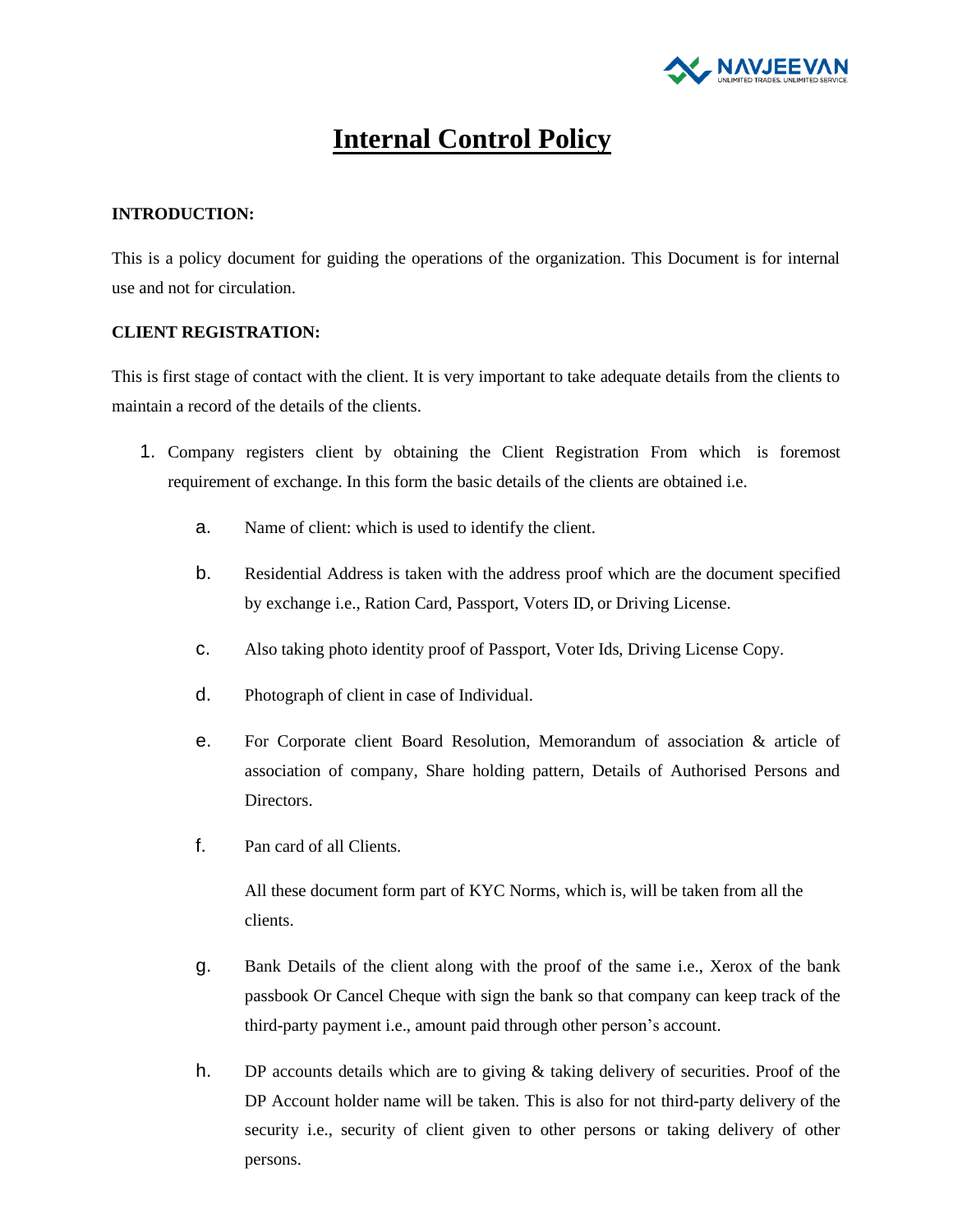

#### **CLIENT BROKER AGREEMENT:**

Client broker agreement is executed at the time of client registration. It is as per the format prescribed by the exchange. This will cover all the responsibilities, Rights & Liabilities of client & member.

#### **RISK DISCLOSURE DOCUMENT:**

Trading in securities market involves risks of various nature. Clients need to be educated and informed about the risks involved and the company as a policy will issue the RDD to all its clients and obtain a signature on the copy.

### **BANK ACCOUNTS:**

Client Bank Account will be used only for the purpose of receiving and paying funds from the clients. For the payments of expenses, the business account will be used. Fund Transfers between all the bank accounts will be allowed as per requirements.

## **RECEIPT FROM & PAYMENTS TO THE CLIENTS:**

The cheques from the clients will only be accepted from the accounts for which the client has submitted the proof to the company. In case of any receipt from the accounts for which the proof is not available the same will be demanded from the clients.

Payments for the payouts will only be made to the clients and not to any third party.

## **DEMAT ACCOUNTS:**

The company will maintain client's securities in a designated account called the Client Beneficiary Account. The securities of the company will be kept in a separate demat account termed as Own Beneficiary Account. The clients and own securities will not be mixed with each other.

## **RECEIPT AND DELIVERY OF SHARES:**

The shares from the clients will only be accepted from the accounts for which the client has submitted the demat proof to the company. In case of any receipt from the accounts for which the proof is not available the same will be demanded from the clients.

Delivery for the payouts will only be made to the clients and not to any third party.

## **CONTRACT NOTES:**

Company will issue contract notes to its clients on the next working day from the day of trade takes place.

## **STATEMENT OF ACCOUNTS:**

The statement of accounts will be sent to the clients on a quarterly basis within one month of the end of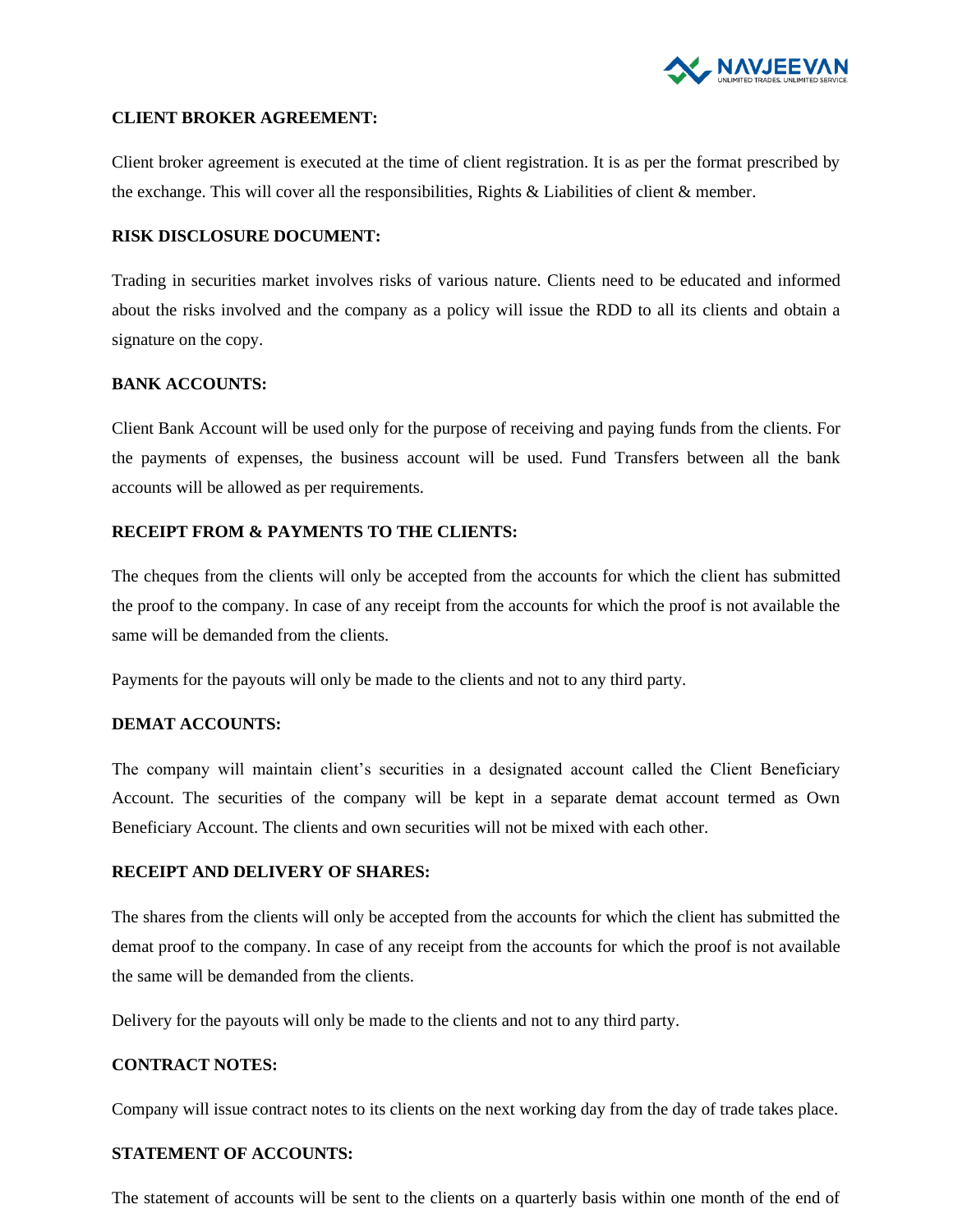

the relevant quarter, as it will help avoid discrepancies in future.

## **EXPOSURE TO THE CLIENTS:**

The company will allow exposure to the clients keeping in mind the payment capacity of the client. As all the clients are known to the dealers the dealers will decide whether to allow the exposure and if allowed then to what extent.

## **MARGIN COLLECTION:**

Navjeevan Equity Broking Pvt. Ltd. stipulates 100% margin by way of hold on funds for the value of buy orders and hold of securities to the extent of sale order for delivery trades. For non-delivery (Intraday) trades, Navjeevan provides exposure based on the multiple of fund put on hold for both buy and sell orders. However, for trades under (Buy Today Sell Tomorrow) no separate margins are stipulated by Navjeevan as the client has already paid the full value of share under delivery trade. Leveraged exposures are provided to the clients at the sole discretion of Navjeevan and are subject to change based on the market conditions and client profile.

### **DEREGISTERING A CLIENT**

The Stock Broker may, at its absolute discretion, decide to deregister a particular client. The illustrative circumstances, under which The Stock Broker may deregister client, are given below:

- 1. SEBI or any other regulatory body has passed an order against such client, prohibiting, or suspending such client from participating in the securities market or has levied any penalty on the client.
- 2. If a client is charged for or convicted for violation of any law, rule, regulation, guideline by any Exchange, Depository, Self-Regulated Organization, Regulator, Judicial body, or Quasi-Judicial body.
- 3. Such client is suspected of indulging in illegal or criminal activities including fraud or money laundering.
- 4. Such client's name appears in the UN list of prohibiting entities or SEBI debarred list.
- 5. Such client's account has been lying dormant for a long time or client not traceable.
- 6. Such client has declared insolvent or any legal proceedings to declare him/her as such have been intended.
- 7. Such client has been irregular in fulfilling obligations towards margin or settlement dues.